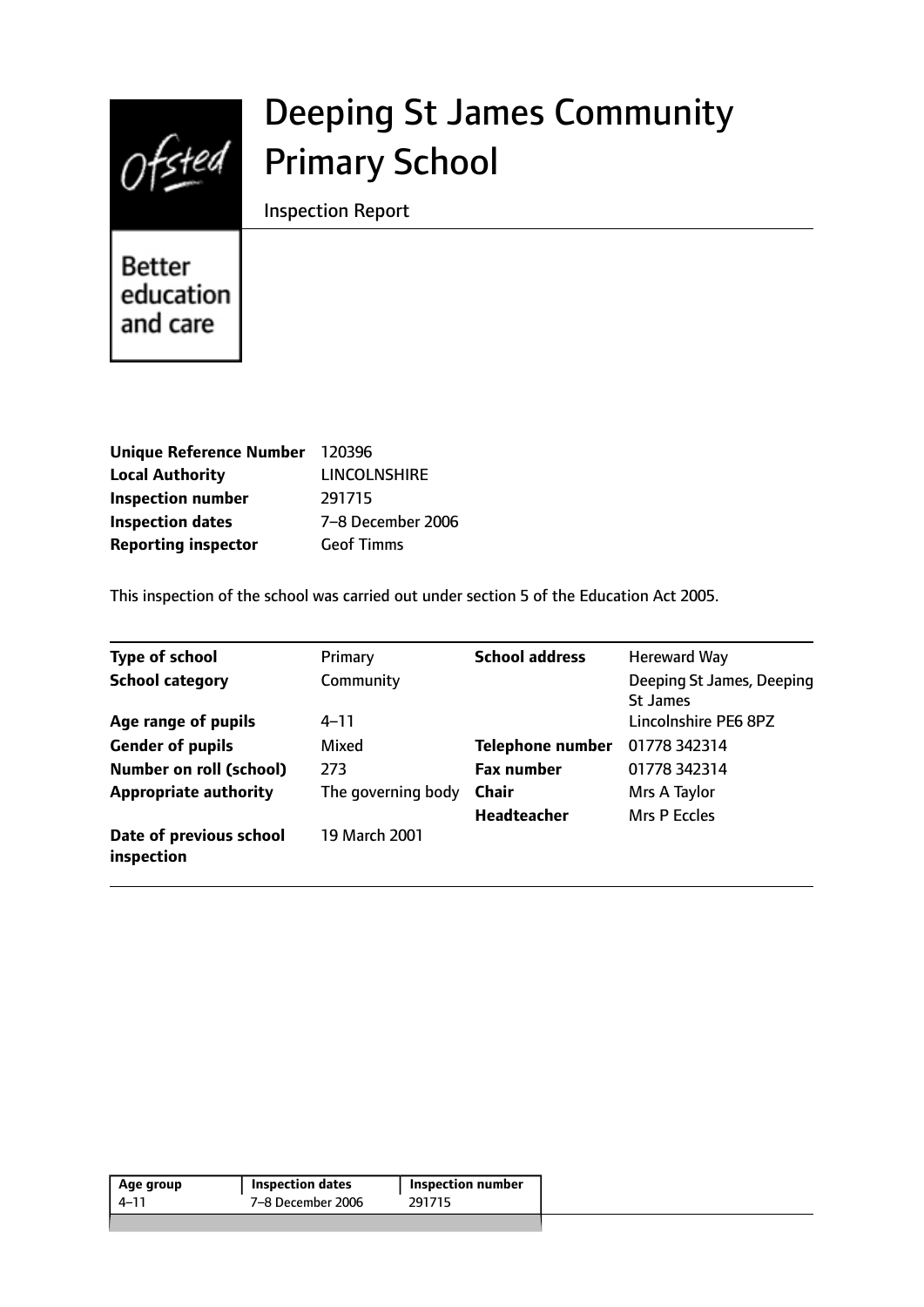© Crown copyright 2006

Website: www.ofsted.gov.uk

This document may be reproduced in whole or in part for non-commercial educational purposes, provided that the information quoted is reproduced without adaptation and the source and date of publication are stated.

Further copies of this report are obtainable from the school. Under the Education Act 2005, the school must provide a copy of this report free of charge to certain categories of people. A charge not exceeding the full cost of reproduction may be made for any other copies supplied.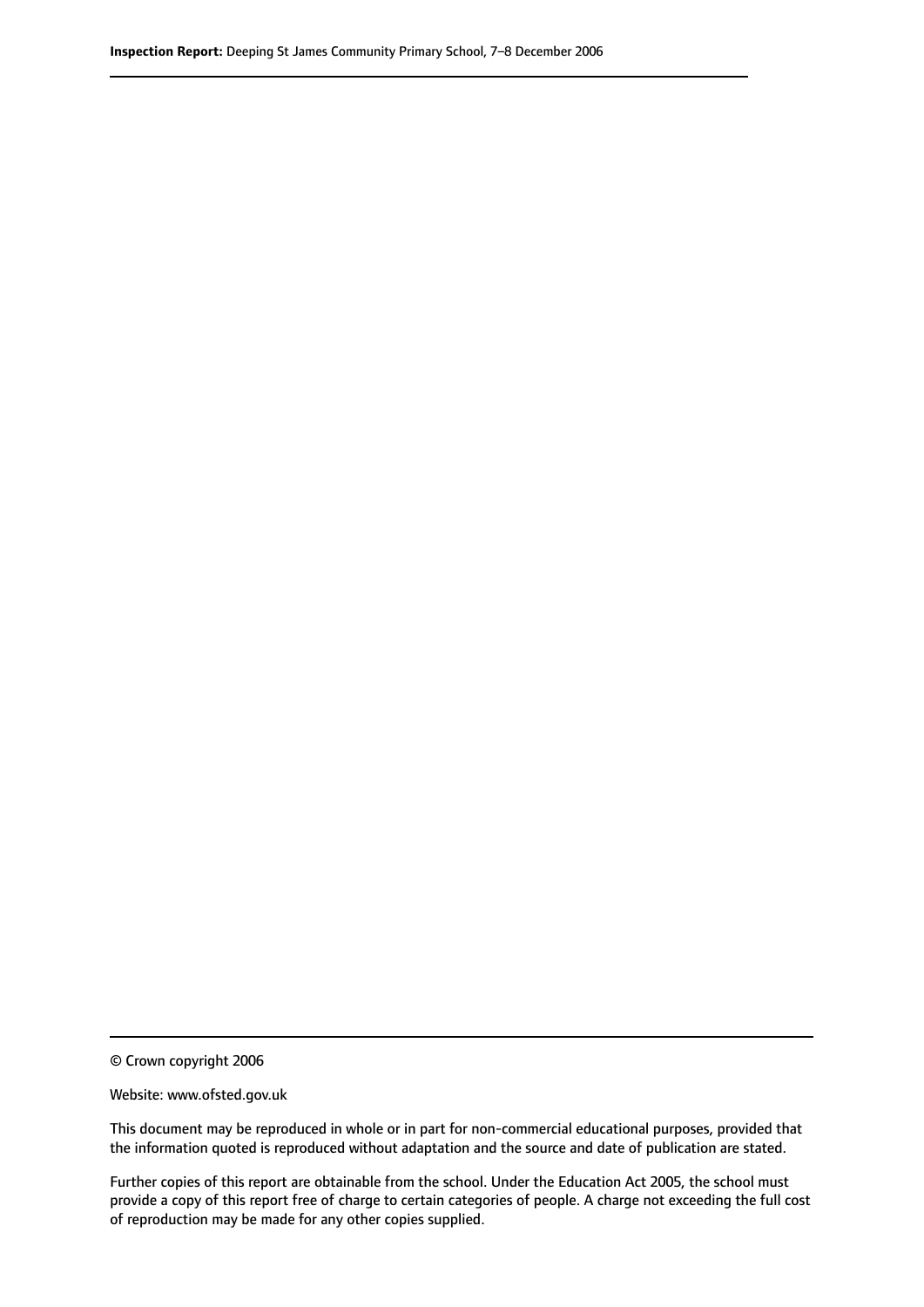# **Introduction**

The inspection was carried out by three Additional Inspectors.

### **Description of the school**

The school is larger than average and serves the village of Deeping St James and surrounding areas. Most pupils are from a White British background but there are a small number of pupils from a range of different heritages. A few are at an early stage of learning English. A below average proportion of the pupils are entitled to free school meals. An above average number of the pupils have learning difficulties and/or disabilities. Children have a range of levels of attainment on entry to the school, but the overall picture is broadly average. The school has had a number of significant changes to its leadership and the current headteacher has been in post for less than one year.

### **Key for inspection grades**

| Grade 1 | Outstanding  |
|---------|--------------|
| Grade 2 | Good         |
| Grade 3 | Satisfactory |
| Grade 4 | Inadequate   |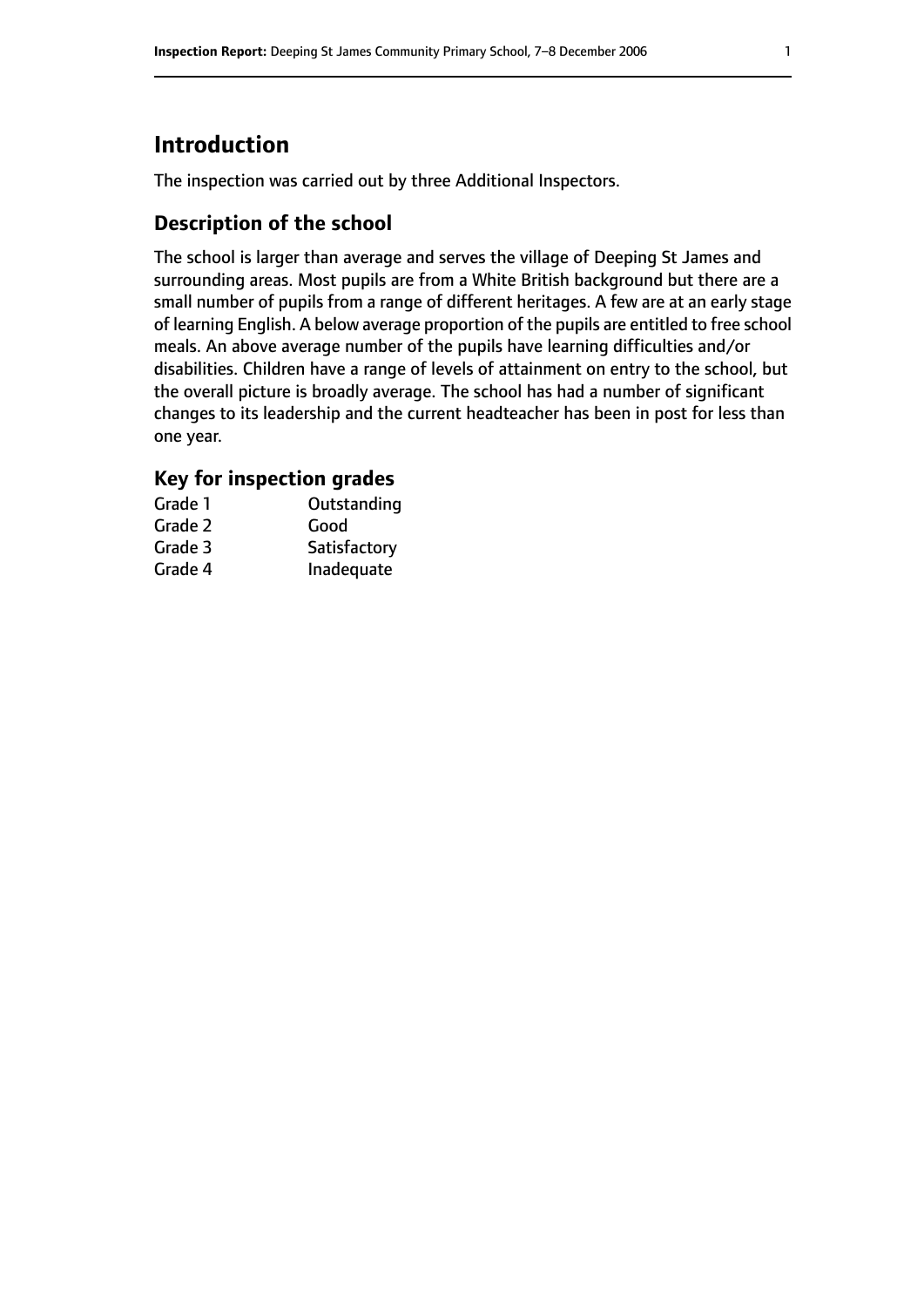# **Overall effectiveness of the school**

#### **Grade: 3**

The school has had a chequered history over recent years. However, major improvements made by the current headteacher have ensured its current effectiveness is satisfactory and that it is a rapidly improving school. The school is well on the way towards further success and rising standards. It gives satisfactory value for money. Most parents are very happy with the school and one summed this up by saying, 'We find the headteacher and staff very supportive and feel they are doing an excellent job.'

Currently standards are broadly in line with those expected and this reflects the satisfactory level of achievement found throughout the school. The school has focused its efforts on addressing underachievement and getting better test results. This showed in the 2006 national tests for Year 6 where the proportion of pupils reaching the higher levels improved. Standards at the end of Year 2 were too low although changes to the teaching and to the level of intervention mean that current pupils are on line to achieve better standards and more challenging targets in 2007. Standards in writing are still too low throughout the school and pupils do not have enough opportunities to write at length. Pupils' sentence construction and their understanding of grammar and punctuation require improvement. Standards in music are well above those expected due to some outstanding teaching. The provision in the Foundation Stage is satisfactory and improving, and the children make satisfactory progress. New assessment and pupil tracking systems are being introduced and these need to become part of the school's everyday provision. The outdoor area is underdeveloped and because of this underused at present.

Pupils' personal development is good. Pupils have a good awareness of how to live healthy and safe lives. There are good opportunities for them to work together and to show enterprise, for example, by making and selling goods to raise money for charity. Behaviour is good and pupils have very positive attitudes; they told inspectors that they like school. Pupils lack sufficient opportunities to show independence or to self-assess their progress.

Currently the overall picture of teaching and learning is satisfactory, but there is good and outstanding teaching in the school. One pupil said, 'Teachers make learning fun and you can learn from your mistakes.' Not enough has been done to spread the existing good practice and make more of the teaching consistently good quality. The curriculum is satisfactory with good provision for extra curricular and enrichment activities. The school provides a good level care and guidance for the pupils.

Leadership and management are good. The headteacher provides outstanding leadership and has done a tremendous job in reversing a slide in standards. In a very short time she has built a strong staff team who are committed to improvement and raising standards. The new leadership structure is effective and the staff are now working and planning together much more efficiently, but the full impact of these improvements is not yet reflected fully in the current standards achieved by the pupils.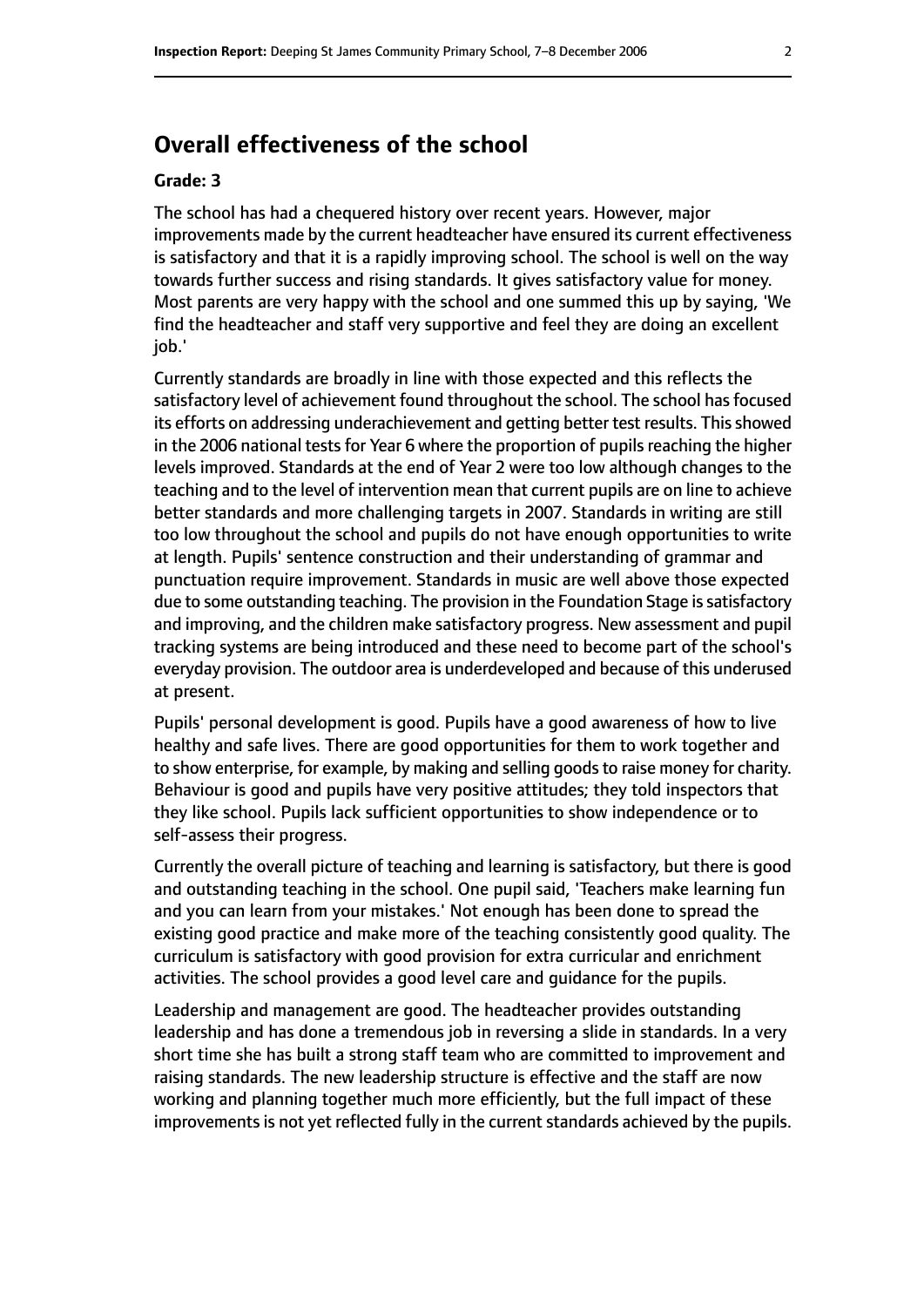The governing body are effective in holding the school to account and receive good, detailed information from the headteacher.

### **What the school should do to improve further**

- Raise standards in writing by improving pupils' sentence construction, their understanding of grammar and punctuation, and ensuring sufficient opportunities to write at length.
- Make the teaching and learning more consistently good by spreading existing best practice, and giving pupils more opportunities to show independence and to be involved in evaluating their own learning.
- Raise standards in the Foundation Stage by continuing work on assessment and the new tracking system, and develop the outdoor area so that it can be a consistently effective part of provision.

# **Achievement and standards**

### **Grade: 3**

Disruption in staffing since the last inspection has had a negative impact on standards. However, the current headteacher has urgently and successfully tackled the falling standards of recent years. Consequently, the achievement of all groups of pupils has risen and is now satisfactory. This has resulted in current standards that are higher than those found in the school's most recent test results. The children in the Foundation Stage make satisfactory progress and reach levels that are broadly in line with those expected, although they remain weak at linking sounds and letters, and in their knowledge and understanding of the world. Boys' writing also remains below that expected. Most pupils in Years 1 to 6 are now achieving at least average standards in reading, writing, mathematics and science. Standards in music are well above those expected and this is a major strength. Pupils with learning difficulties, and those at an early stage of learning English, make satisfactory progress.

# **Personal development and well-being**

#### **Grade: 2**

Pupils' enjoyment of school is shown clearly in their positive approach to learning and their good behaviour and attendance. Pupils say that there is little bullying and that staff take good care of them. Year 5 and 6 pupils act effectively as peer mediators on the playground to support younger pupils. The school council contributes pupils' views to whole school improvement well. For instance, they devised questions to put to candidates for a teaching post in the school. Pupils make every effort to stay healthy by exercising vigorously and know how to eat healthily. Older pupils take part in a business enterprise project each year, which helps them to understand the world of work. They acquire satisfactory standards of literacy and numeracy, which prepare them for the next stage of learning. The school is working hard to help pupils to increase their skills in these areas. Spiritual, moral, social and cultural development is good.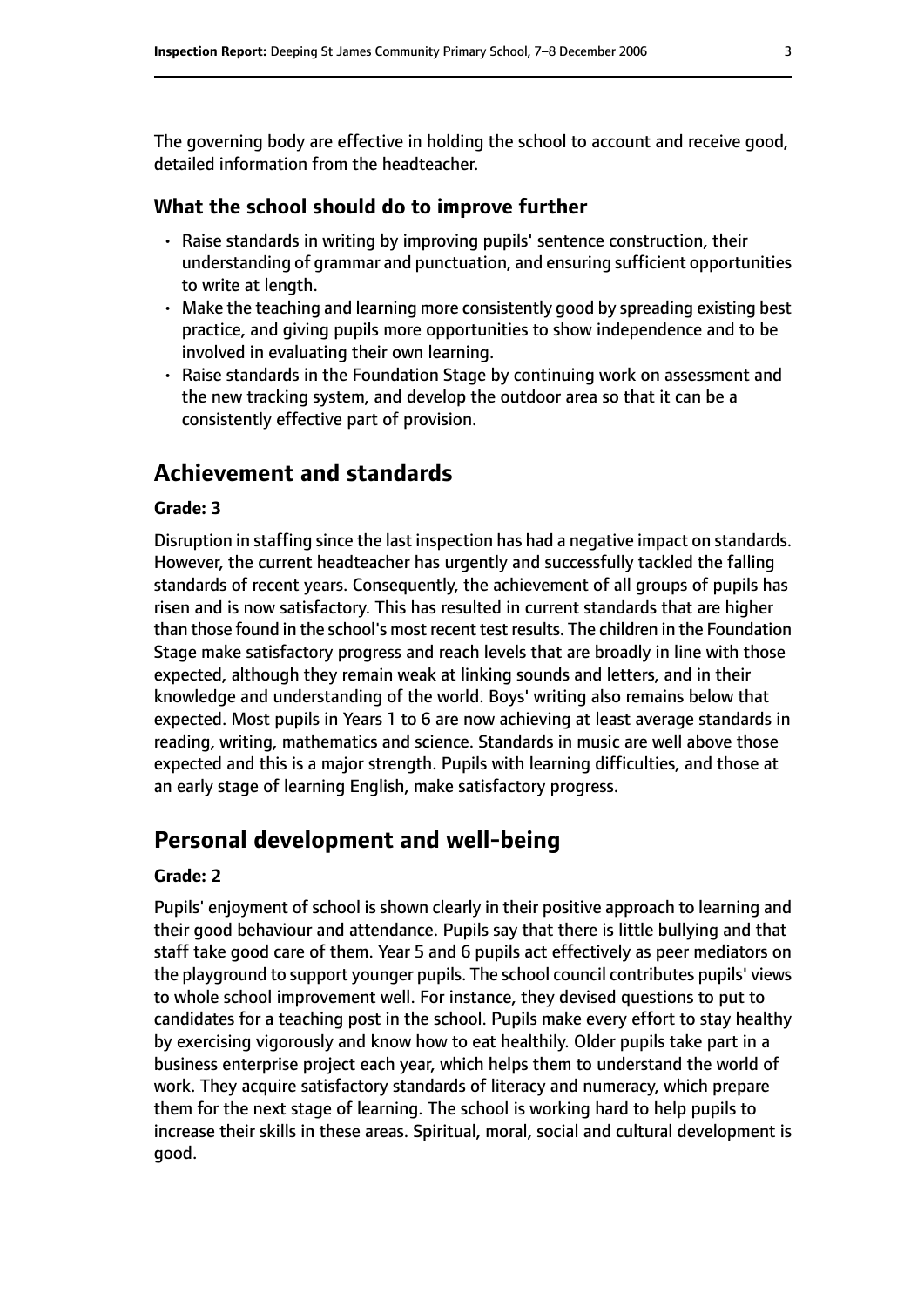# **Quality of provision**

### **Teaching and learning**

#### **Grade: 3**

Teaching and learning are satisfactory but improving, and there are examples of good and outstanding teaching in the school. Teachers plan activities that help pupils of differing abilities to progress satisfactorily. Teachers are effective in asking good open questions and pupils are keen to answer. This supports and consolidates their learning. In some lessons the pace slackens and pupils have few opportunities for independent learning so that their progress is slower than it could be. The school has introduced new assessment procedures that enable teachers to track pupils' progress more effectively. This has helped identify pupils who have not made enough progress and then provide them with additional support and guidance to get them back on track. The recently introduced target setting system enables pupils to be more aware of what is expected from them and what they are to learn. In some classes pupils are starting to evaluate how well they are learning but this is not yet consistent in all lessons or classes.

### **Curriculum and other activities**

#### **Grade: 3**

Statutory requirements are being met and the curriculum provided meets the needs of pupils. There is good planning in place and teachers are increasingly using opportunities to link pupils' learning in different subjects. The curriculum for English, music, and art and design is good. Basic literacy skills are being re-enforced through other subjects, but this is not as consistent in mathematics and information and communication technology (ICT). The school is aware of the need to improve the use of the outdoor area for children in the Foundation Stage. Pupils' learning is enhanced effectively through visits to places of interest and through visitors who share their knowledge and experiences with pupils. They enjoy taking part in a good range of additional activities. These activities include netball, football, music and ICT.

### **Care, guidance and support**

#### **Grade: 2**

The school provides good care, guidance and support for its pupils. The procedures for safeguarding pupils are robust and comply with the latest government requirements. Procedures for child protection are in place and health and safety checks are rigorous. The procedures for monitoring pupil absence are good and are having a positive effect on improving attendance figures. Teachers assess pupils' progress in lessons accurately and use these assessments appropriately to set suitable targets for improvement. However, the quality of teachers marking is variable and there are insufficient opportunities for pupils to take responsibility for their own learning. Good systems are in place for identifying and supporting pupils with learning difficulties and/or disabilities and those with English as an additional language. The school's procedures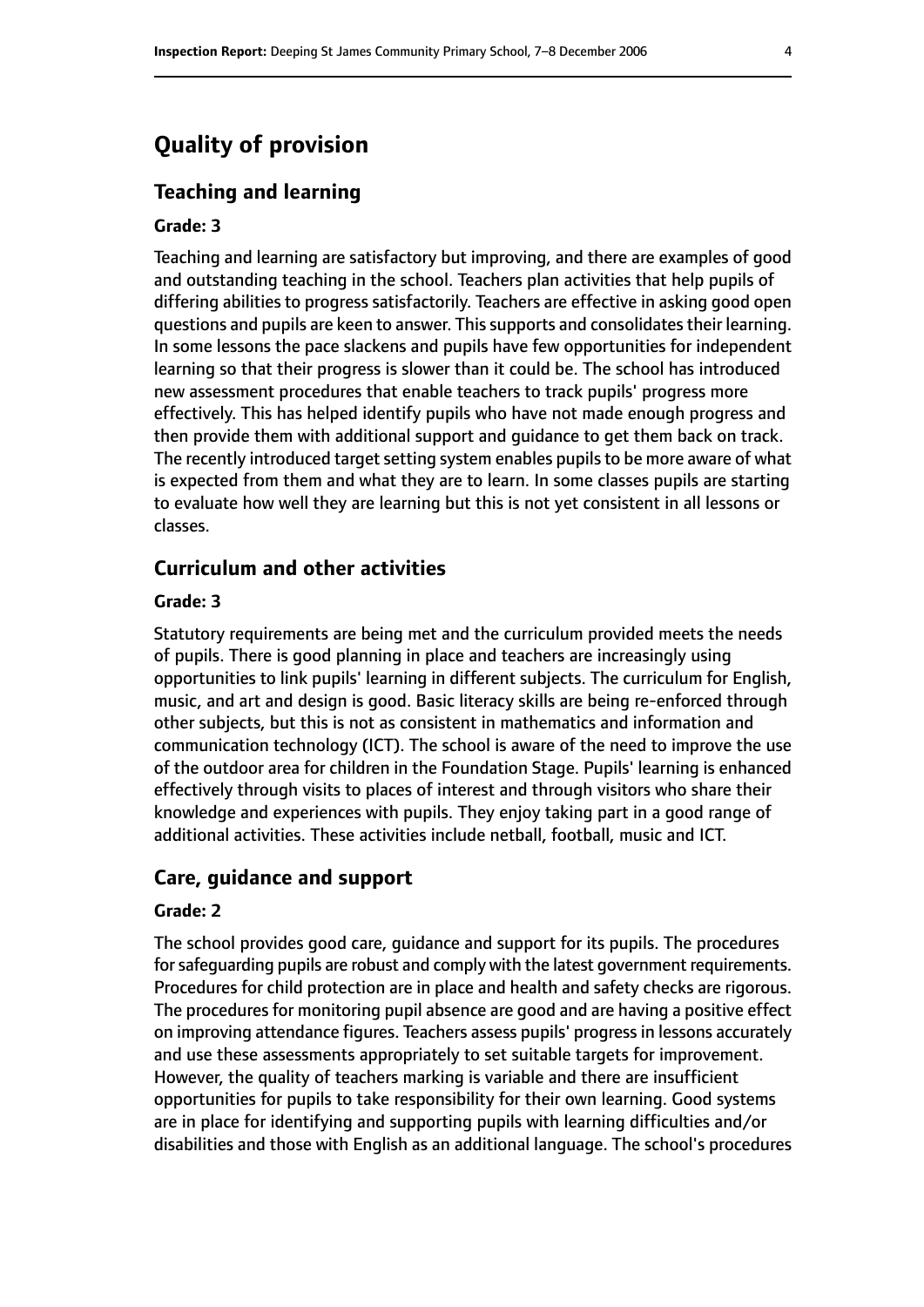to track pupils' progress over longer periods of time are being used well to raise standards. Parents are pleased with the care, guidance and support their children receive and the progress they make.

### **Leadership and management**

### **Grade: 2**

The leadership and management are good and improving rapidly. The school has been through significant changes in the senior leadership which led to a significant fall in standards. Since the current headteacher arrived she has demonstrated outstanding leadership. Significant improvements have been made to the quality of teaching and learning and standards have already begun to rise. She has a clear and consistent focus on raising standards through setting challenging targets and supporting teachers to help achieve them. The school has readily accepted advice from the local authority and elsewhere to enable change to happen quickly and effectively. Because the school's self-evaluation is so good, the priorities for improvement are soundly based on the most significant weaknesses. The governing body now has better information and stronger systems to help it hold the school to account. Subject leadership has improved and the way staff share the headteacher's vision is a major reason for the current fast improvement in the quality of teaching and learning. Clearly many of the recent improvements are too new to show fully in higher standards but there has been enough significant improvement, especially in standards in Year 6, to show that the school has a good capacity to improve further.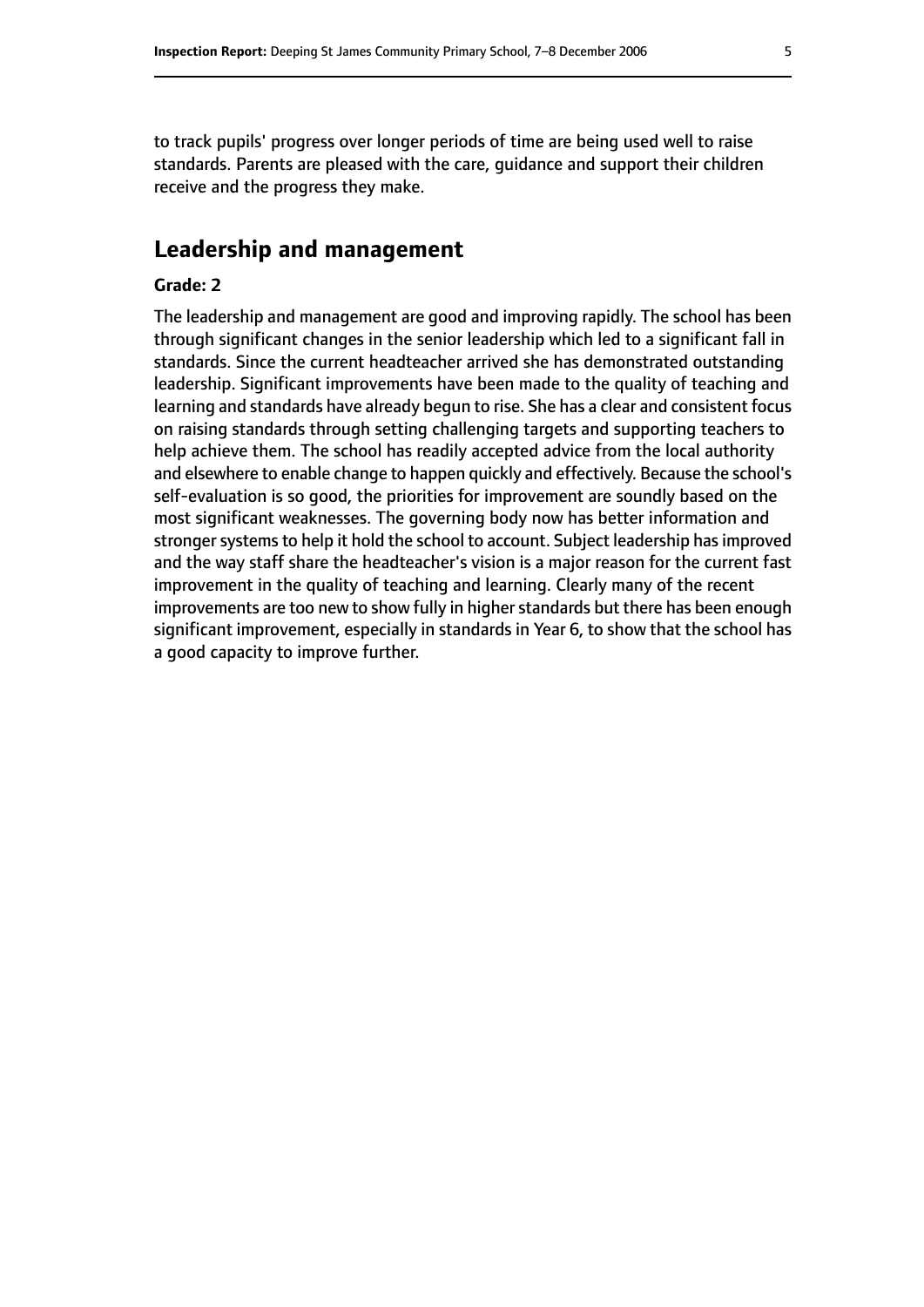**Any complaints about the inspection or the report should be made following the procedures set out inthe guidance 'Complaints about school inspection', whichis available from Ofsted's website: www.ofsted.gov.uk.**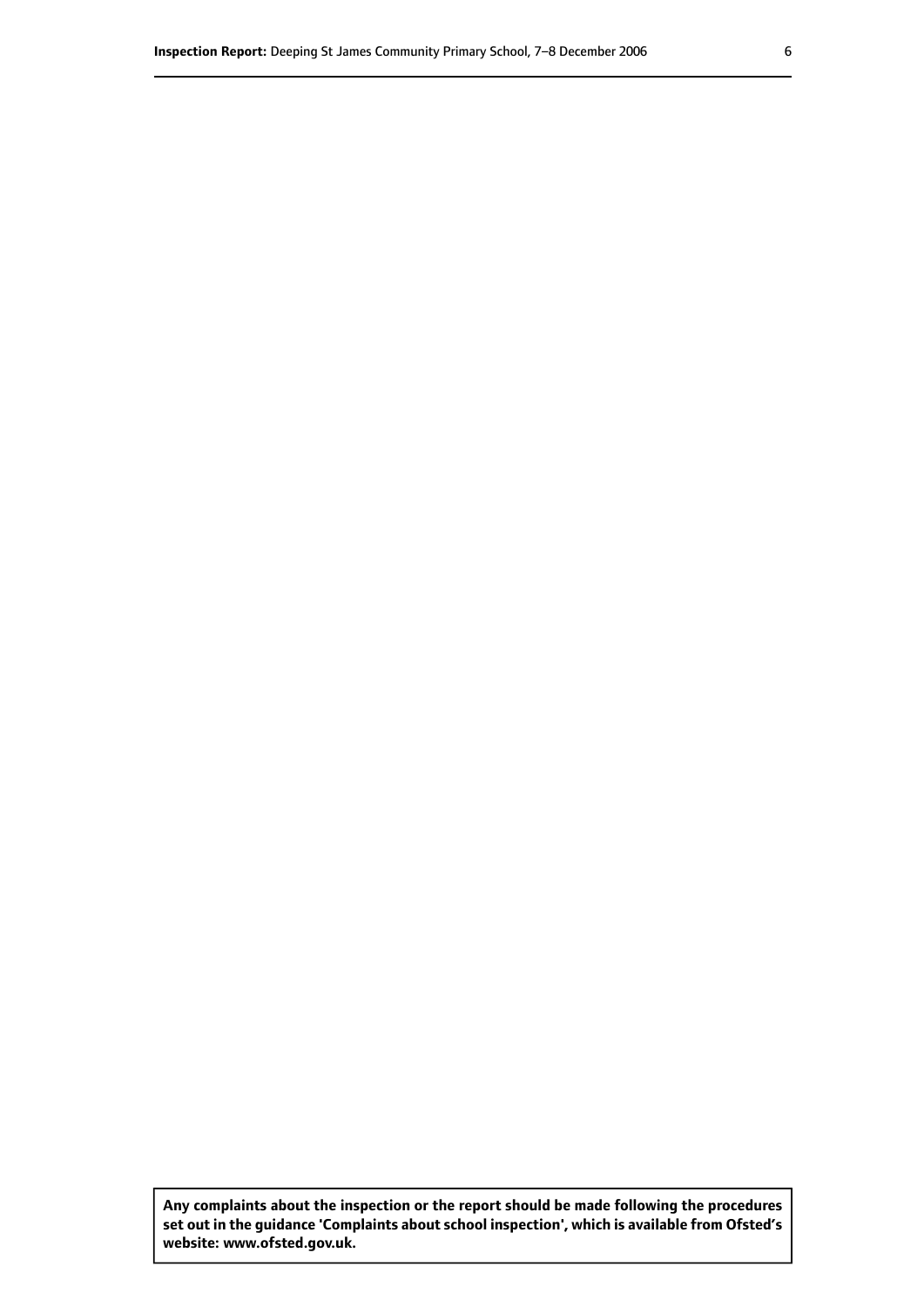# **Inspection judgements**

| Key to judgements: grade 1 is outstanding, grade 2 good, grade 3 satisfactory, and grade 4 | School  |
|--------------------------------------------------------------------------------------------|---------|
| inadeauate                                                                                 | Overall |

### **Overall effectiveness**

| How effective, efficient and inclusive is the provision of education, integrated<br>care and any extended services in meeting the needs of learners? |     |
|------------------------------------------------------------------------------------------------------------------------------------------------------|-----|
| How well does the school work in partnership with others to promote learners'<br>well-being?                                                         |     |
| The quality and standards in the Foundation Stage                                                                                                    |     |
| The effectiveness of the school's self-evaluation                                                                                                    |     |
| The capacity to make any necessary improvements                                                                                                      |     |
| Effective steps have been taken to promote improvement since the last<br>inspection                                                                  | Yes |

### **Achievement and standards**

| How well do learners achieve?                                                                               |  |
|-------------------------------------------------------------------------------------------------------------|--|
| The standards <sup>1</sup> reached by learners                                                              |  |
| How well learners make progress, taking account of any significant variations between<br>groups of learners |  |
| How well learners with learning difficulties and disabilities make progress                                 |  |

### **Personal development and well-being**

| How good is the overall personal development and well-being of the<br>learners?                                  |  |
|------------------------------------------------------------------------------------------------------------------|--|
| The extent of learners' spiritual, moral, social and cultural development                                        |  |
| The behaviour of learners                                                                                        |  |
| The attendance of learners                                                                                       |  |
| How well learners enjoy their education                                                                          |  |
| The extent to which learners adopt safe practices                                                                |  |
| The extent to which learners adopt healthy lifestyles                                                            |  |
| The extent to which learners make a positive contribution to the community                                       |  |
| How well learners develop workplace and other skills that will contribute to<br>their future economic well-being |  |

### **The quality of provision**

| $\Box$ How effective are teaching and learning in meeting the full range of the $\Box$<br>  learners' needs?        |  |
|---------------------------------------------------------------------------------------------------------------------|--|
| $\mid$ How well do the curriculum and other activities meet the range of needs<br>$\mid$ and interests of learners? |  |
| How well are learners cared for, guided and supported?                                                              |  |

 $^1$  Grade 1 - Exceptionally and consistently high; Grade 2 - Generally above average with none significantly below average; Grade 3 - Broadly average to below average; Grade 4 - Exceptionally low.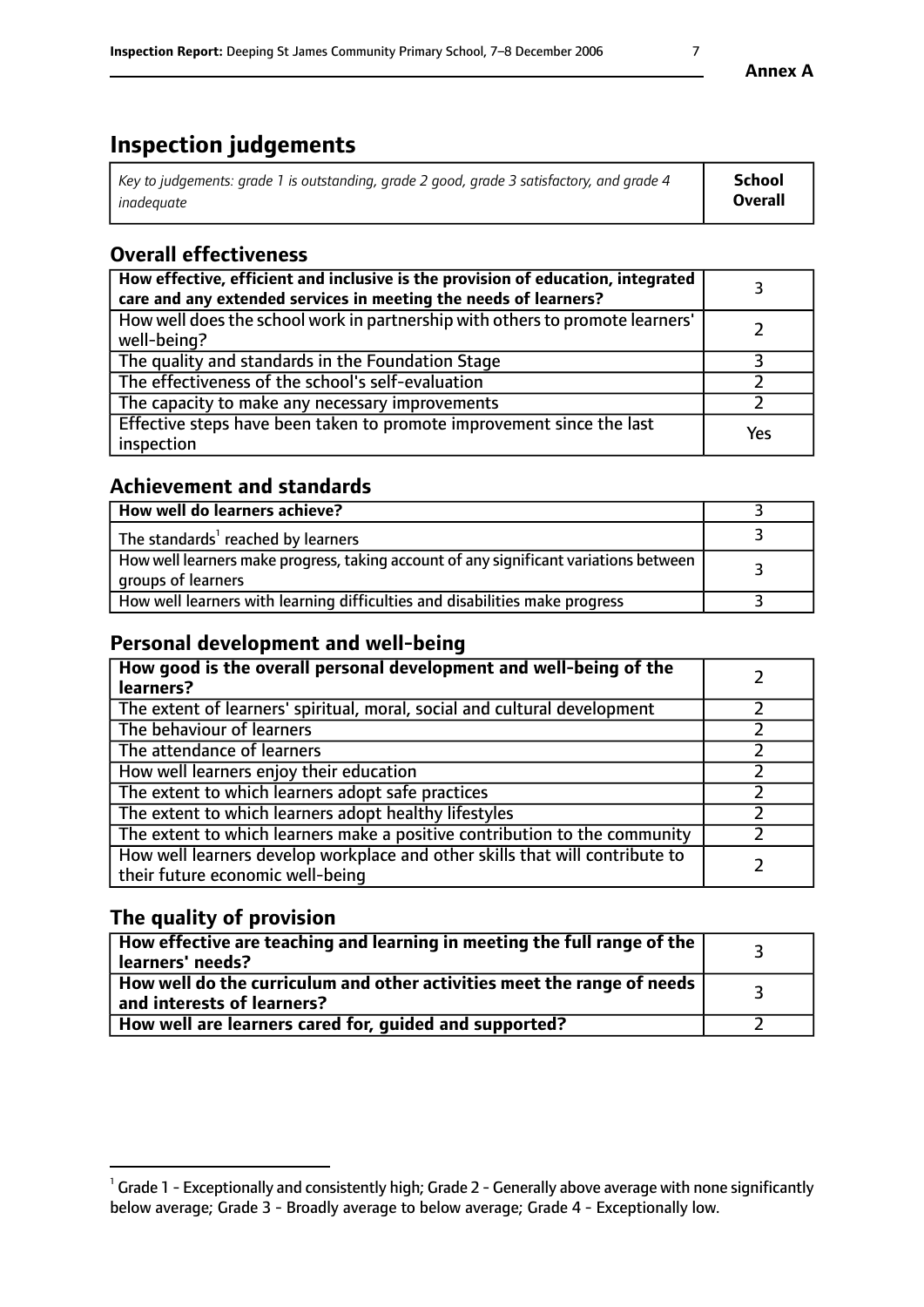# **Leadership and management**

| How effective are leadership and management in raising achievement<br>and supporting all learners?                                              |           |
|-------------------------------------------------------------------------------------------------------------------------------------------------|-----------|
| How effectively leaders and managers at all levels set clear direction leading<br>to improvement and promote high quality of care and education |           |
| How effectively performance is monitored, evaluated and improved to meet<br>challenging targets                                                 |           |
| How well equality of opportunity is promoted and discrimination tackled so<br>that all learners achieve as well as they can                     |           |
| How effectively and efficiently resources, including staff, are deployed to<br>achieve value for money                                          | 3         |
| The extent to which governors and other supervisory boards discharge their<br>responsibilities                                                  | 3         |
| Do procedures for safequarding learners meet current government<br>requirements?                                                                | Yes       |
| Does this school require special measures?                                                                                                      | No        |
| Does this school require a notice to improve?                                                                                                   | <b>No</b> |